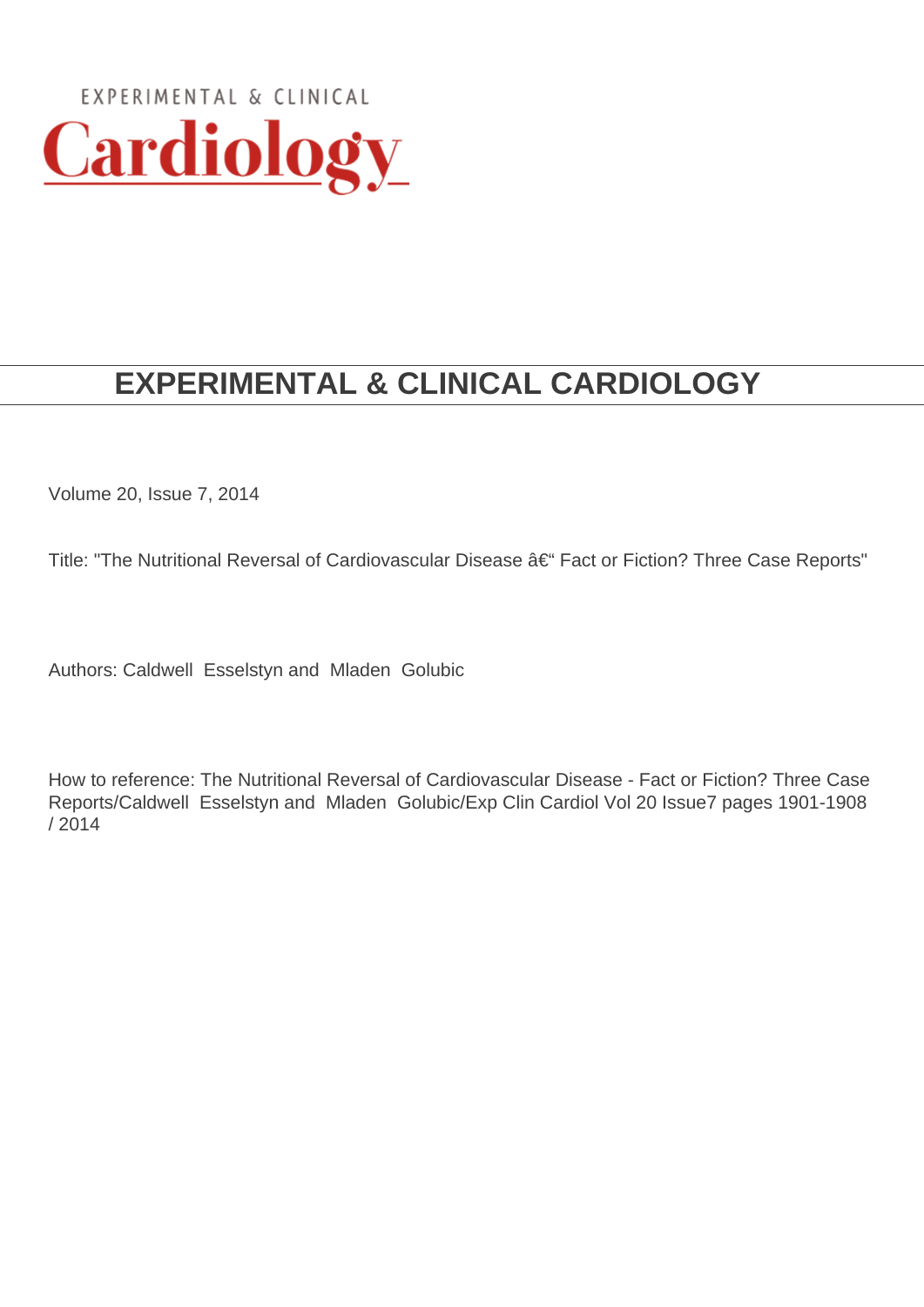## **The Nutritional Reversal of Cardiovascular Disease – Fact or Fiction? Three Case Reports**

Caldwell B. Esselstyn, Jr., MD Mladen Golubić, MD, PhD

Authors are from the Center for Lifestyle Medicine of the Wellness Institute of the Cleveland Clinic, 1950 Richmond Road, TR2-341, Lyndhurst, OH 44124 USA

### **Corresponding Author:**

Caldwell B. Esselstyn, Jr, MD

The Wellness Institute

The Cleveland Clinic

1950 Richmond Road, TR2-341

Lyndhurst, OH 44124

Phone: 216-448-8556

Fax: 216-448-8565

E-mail: aesselstyn@aol.com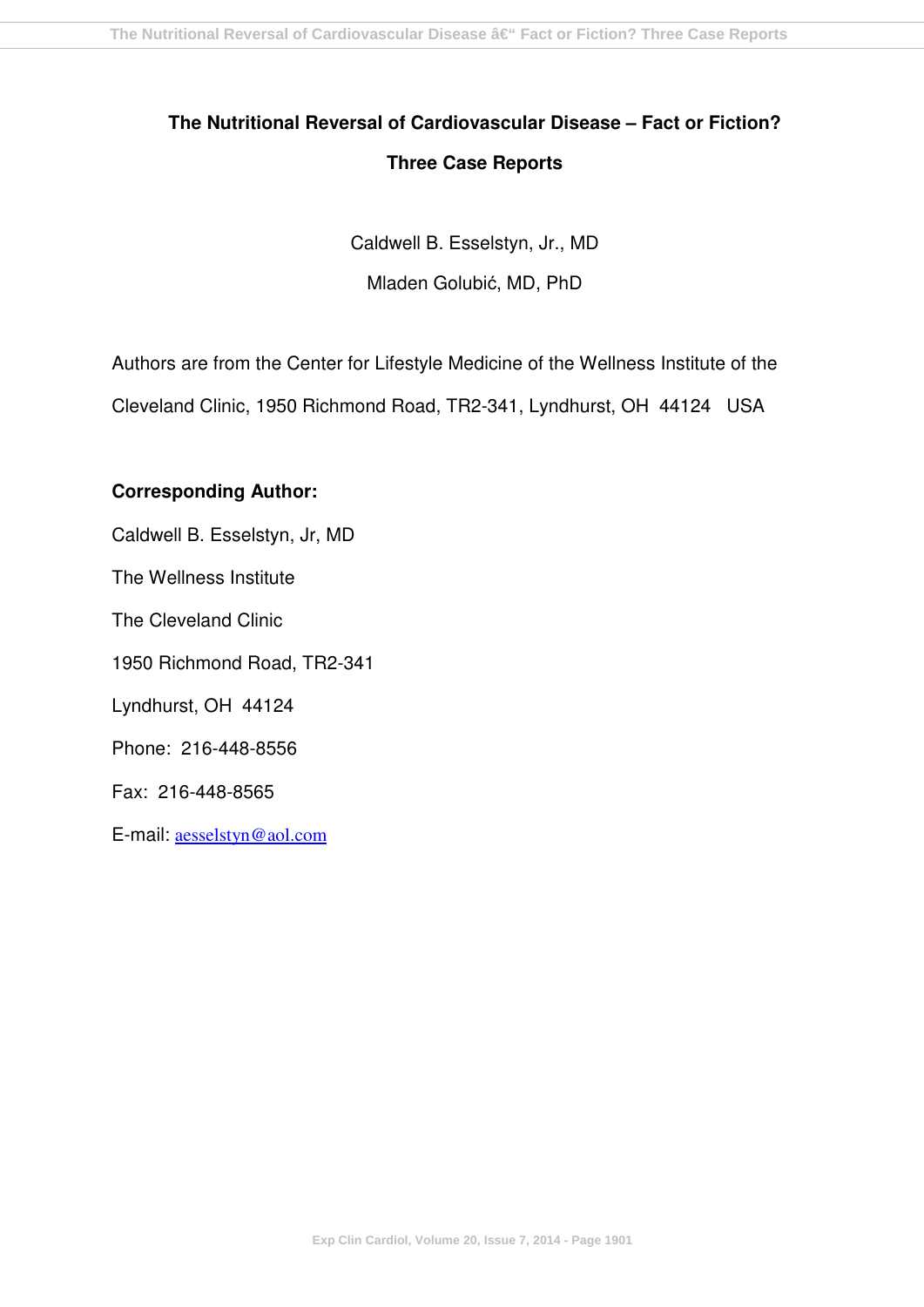#### ABSTRACT

The epidemic of cardiovascular disease is nonexistent in cultures which thrive predominantly on whole foods, plantbased nutrition. Is it logical to assume that patients with this disease would be willing to transition to plant-based nutrition and might this transition halt or reverse the disease? The authors have experience beyond 25 years demonstrating the success of plant-based nutrition in arresting and reversing cardiovascular disease. Nevertheless, the medical community is still skeptical of patients' adherence and efficacy of this method. We, therefore, report three case histories of carotid, coronary, and peripheral vascular disease. Each case demonstrates disease progression and the failure of the standard cardiovascular approaches in contrast to the prompt, powerful and enduring resolution of disease with whole foods, plant-based nutrition. These outcomes constitute an additional mandate that patients with cardiovascular disease be offered a plant-based option which is safe, inexpensive, empowering, and has the potential to end cardiovascular disease epidemic.

Keywords: cardiovascular disease, reversal, plant-based diet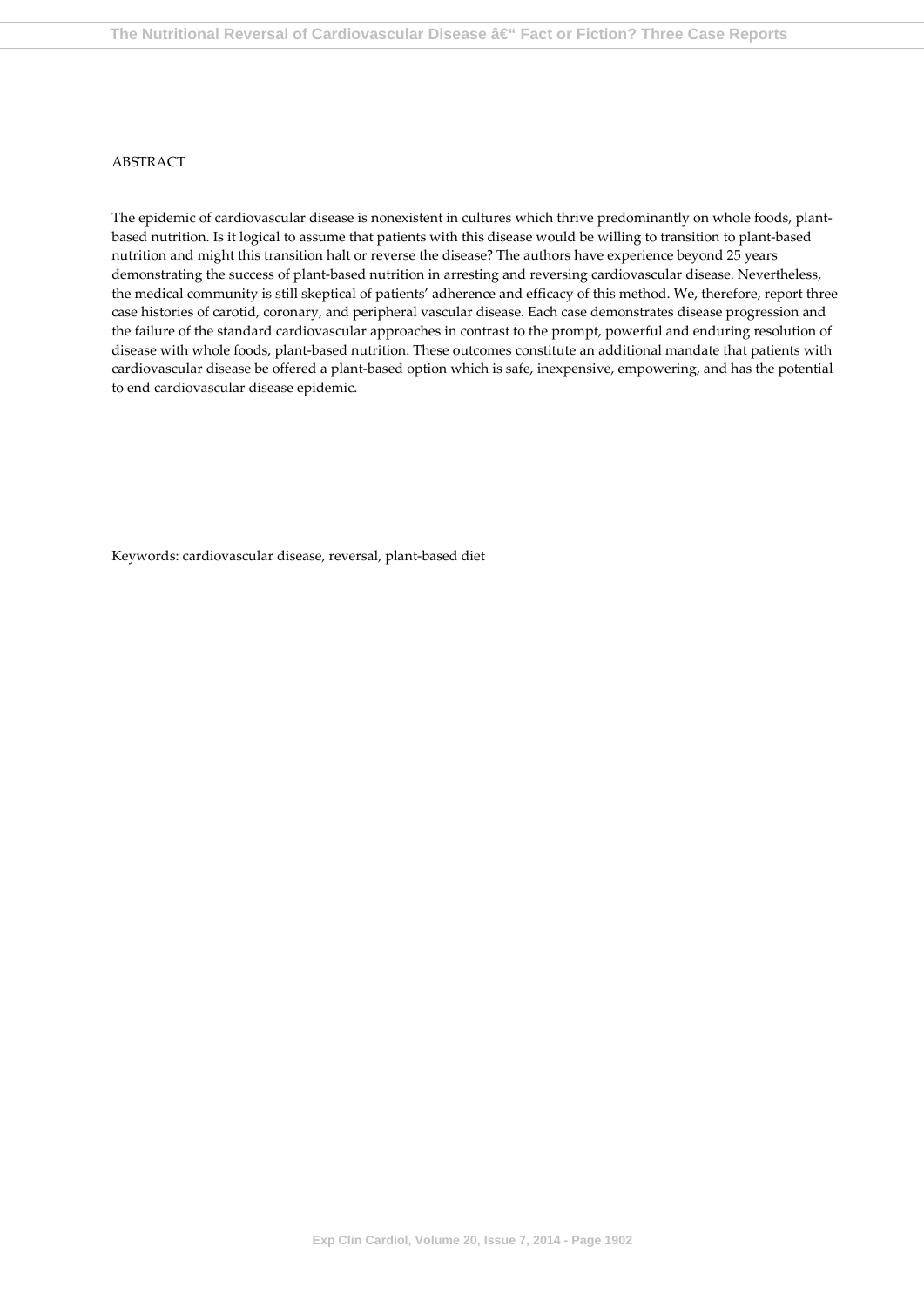#### INTRODUCTION

Cultures which by heritage and tradition consume predominantly plant-based nutrition are virtually free of cardiovascular illness (1-3). The question arises – Can plant based nutrition halt and reverse coronary artery disease, still the number one killer of woman and men in Western societies (4)? While the epidemiological and war time deprivation data (5), along with a small number of controlled and uncontrolled intervention studies utilizing plantbased nutrition (6-8) are compelling for using this approach to treat vascular disease, the medical community remains skeptical. This report contains three case reports of vascular disease reversal of the carotid, coronary, and peripheral vascular arteries utilizing whole foods, plant-based nutritional therapy.

Coronary artery disease experts are in agreement that the inception of this disease occurs with injury to the endothelial lining of arteries (9). It is the Western diet of oils, meat, fish, foul, dairy products, sugar and caffeine which initiates endothelial injury and depletes mechanisms that protect endothelium.

First, such a diet diminishes production of nitric oxide, a gas which is the guardian and lifejacket of our blood vessels, starting a spiraling cascade of injury and disease of the arterial wall (10), while diets rich in fruits and vegetables have the opposite, beneficial effects (11). The enzyme dimethyl arginine dimethyl amino hydrolase (DDAH) is essential to enhance nitric oxide production. This enzyme function is reduced by hypercholesterolemia, hyperhomocysteinemia, hypertriglyceridemia, insulin resistance, diabetes, and smoking, all of which (with exception of smoking) are often the consequence of eating a Western diet and may be improved by eating the plant-based diet (12).

Second, animal foods seem to injure blood vessels also via interaction with gut microbiota. Omnivores possess intestinal bacteria which metabolize lecithin and carnitine from these foods into trimethylamine N-oxide (TMAO) that promotes vascular injury (13-15). Increased plasma levels of TMAO were associated with 2.5-fold increased risk of a major adverse cardiovascular event even after adjustment for traditional risk factors (13). However, those who strictly consumed plant foods were not able to manufacture TMAO even when challenged with the main dietary sources (steak and/or labeled carnitine), because they did not possess intestinal bacteria capable of producing TMAO (14).

Third, plant-based diets reduce total and LDL cholesterol, but also the HDL-cholesterol for which they have been criticized. HDL cholesterol has the reputation of helping to maintain vascular health yet recent studies cast doubt on the higher is better concept. First, the blood level of HDL cholesterol has no relationship with its capacity to perform reverse cholesterol transport (16). Second, eating the typical Western diet may oxidatively injure apolipoprotein-A1 (apo-A1) which is the major protein of the HDL molecule. Oxidized apo-A1 renders HDL incapable of antiinflammatory functions converting it to a pro-inflammatory agent joining with LDL to promote injury (17). People eating plant-based diets, such as vegans, ingest more plant-based antioxidants than omnivores (18) and that higher intake may reduce apo-A1 oxidation, as has been shown for reduced lipid peroxidation (19).

The fourth beneficial effect of plant-based nutrition on cardiovascular disease (CVD) is related to its beneficial effect on the endothelial progenitor cells. These cells arise from bone marrow and replace senescent, injured endothelial cells. When measured in someone who is obese, hypercholesterolemic, diabetic, hypertensive, smoking and a nonexerciser they are low (20). An Okinawan study confirmed that ingesting extra green leafy vegetables multiple times daily enhanced endothelial progenitor cell levels, compared with women in the control arm who ate their usual, vegetable rich, diet (21).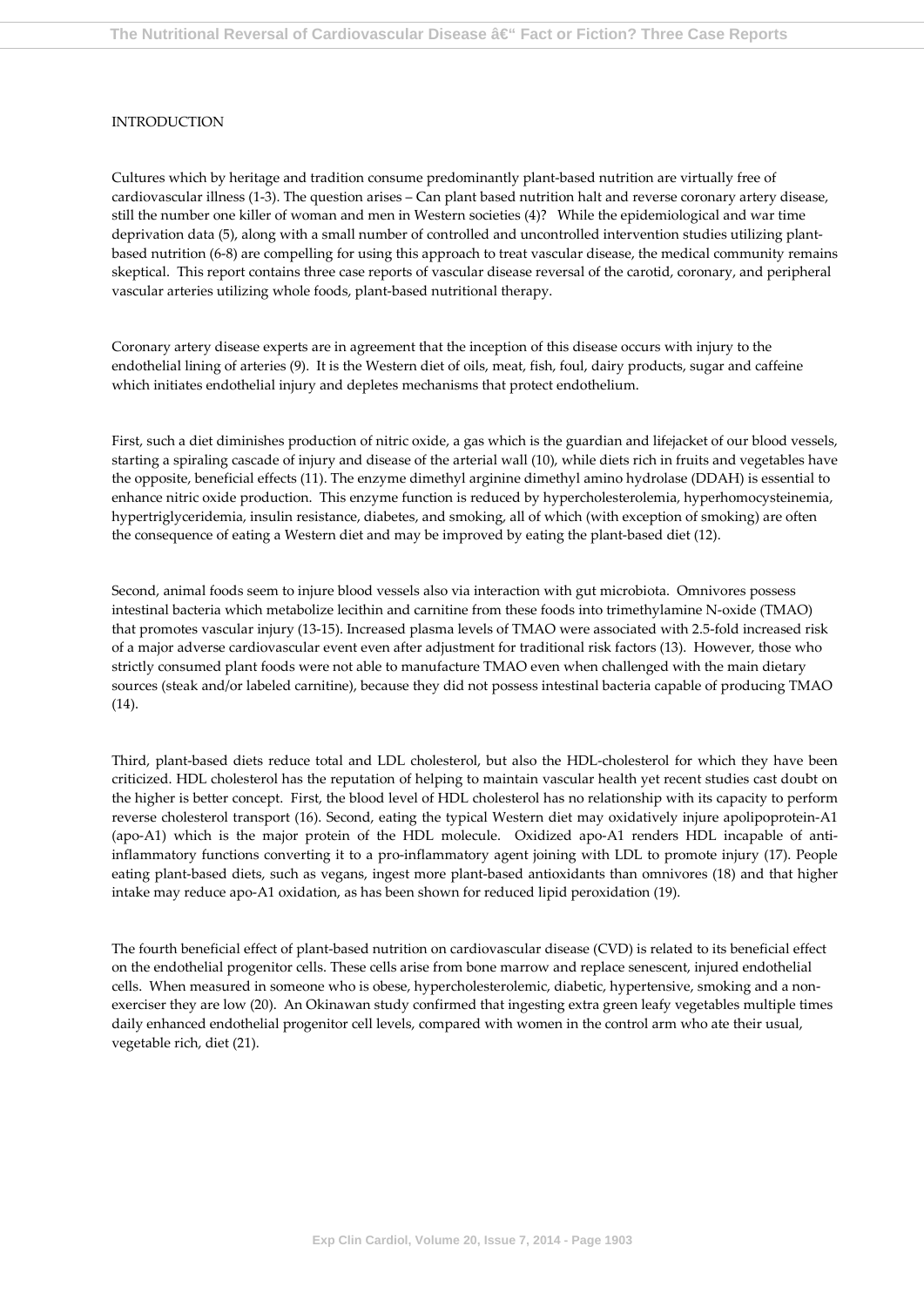The common denominator of all of these mechanisms that influence vascular health, with the exception of smoking, is that they can be optimized with whole foods, plant-based nutrition. We demonstrate this by the following three case reports.

Case No. 1 – R. M. of New Foundland, Canada is a 74 year old male who had a heart attack at age 42 in 1982 and a mild stroke in 1985. Imaging at that time confirmed a 100% occlusion of the right carotid artery and a 27% blockage of the left carotid artery as well as further coronary artery disease progression necessitating bypass surgery which was performed not withstanding a 100% occluded right carotid artery. Despite optimal medical therapy and modest nutritional changes of decreasing sugar, fat, and eating less meat, the patient's left carotid artery blockage had progressed by 2008 to 80-90% occlusion by ultra sound. By 2011 he was having daily angina and his physician indicated there was nothing further they could do for him. He felt his time was short. During this time, his daughter had found and read Dr. Esselstyn's book Prevent and Reverse Heart Disease. She herself had experienced a heart attack at age 37, so they both became fully committed to whole foods, plant-based nutrition. Within one month, his angina completely disappeared and his erectile dysfunction resolved. After 4 months, he had lost 41 pounds to a body weight of 136 pounds which was the same weight at his wedding 53 years earlier. In September of 2013, a repeat duplex ultrasound confirmed left carotid artery disease reversal from 80-90% in 2008 to 50-69%. He states he no longer tires and in retirement he is physically active all day. He states "I am so busy living now, I no longer think about dying".

Case No. 2 –A.S., a 32 years old engineer, was diagnosed with Type II diabetes mellitus and began treatment with oral medication (metformin 1,000 mg twice per day with a hemoglobin A1c of 6.5). By age 43 he started experiencing chest pain. Angiography at a local hospital confirmed coronary artery disease and he required a percutaneous coronary intervention (PCI) with stent placement in May of 2003. He returned to the local hospital in August of 2005 with recurrent chest pain and he received another stent. In June of 2007, recurrent symptoms warranted two additional stents. In September of 2007, he was seen at the Cleveland Clinic with recurrent chest pain. He required two angioplasties to treat stent re-stenosis. These recurrences were despite the standard lifestyle modifications, cardiac rehabilitation and usual cardiac medications (including the addition of glimepiride), achieving an LDL cholesterol of 60 mg/dl. By July of 2008, at age 47, he was having unstable angina necessitating a double coronary artery bypass graft surgery at the Cleveland Clinic. In November of 2009 he had recurrent chest pain for which he had stenting of his stenotic bypass graft and approximately one month later in December of 2009, at the same institution, his symptoms required two more stents for stent restenosis. At this time, physicians informed him and his wife that there was little else that could be done for him in view of his aggressive and progressive disease. He therefore, started on a regimen of multiple dietary supplements as recommended by a holistic medicine practitioner. Nevertheless, on June 12, 2010 his three month experiment with holistic medicine failed and he underwent two more angioplasties for unstable angina. On June 18, 2010, becoming interested more in nutrition, he attended our 5.5 hour intensive counseling seminar at the Cleveland Clinic Wellness Institute. He has since been fully adherent to whole foods, plant-based nutrition beyond four years. He has had no further chest pain. Four months following initiating whole foods, plant-based nutrition he was declared no longer diabetic (with a hemoglobin A1c of 5.1 he was no longer taking any diabetic medications) and erectile dysfunction resolved. He maintains a normal, full work schedule and is empowered with the realization that his nutrition has vanquished his illness.

Case No. 3 – J. M. is a 62 years old male who was initially seen at the Cleveland Clinic on September 4 of 2003 at age 52. At that time he weighed 192 pounds and had hyperlipidemia and hypertension, both controlled by medications. He was given the standard diet prescription, and was started on niacin. On a return visit he had lost 25 pounds. He returned to an affiliate hospital of the Cleveland Clinic on March 15, 2006 having had a cerebral vascular accident for which he underwent a right carotid endarterectomy on March 19, 2006. At the time of that procedure he sustained a right retinal infarct. A right carotid duplex on May of 2006, two months after the procedure, confirmed the right carotid artery was now occluded. On August 27, 2007 a repeat duplex of the remaining patent left carotid artery confirmed increasing stenosis. Also, this time he was diagnosed with leg claudication. Further evaluation on February 28, 2008 confirmed progression of carotid stenosis from 20-39% in 2006 to 60-79% in 2008.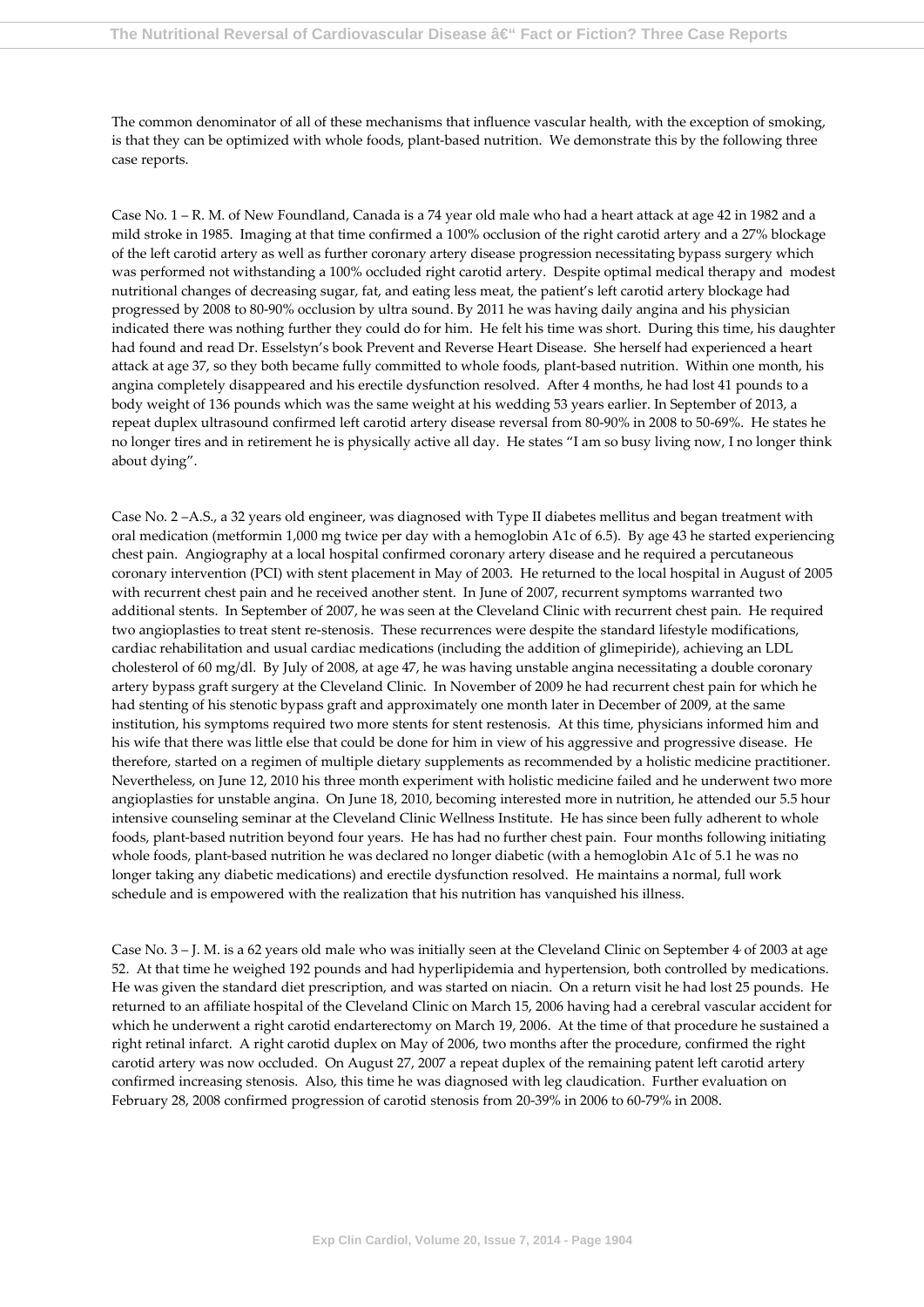By March 14, 2010 his claudication progressed to the point of necessitating an intervention. He required an endarterectomy of his left carotid artery on June 4, 2010 before his left leg bypass surgery. The left leg operation consisted of a vein graft from the left superficial femoral to the left posterior tibial artery and was performed on September 20, 2010. Within 48 hours the graft failed. Thombectomy of the failed graft was performed on September 23, 2010. A further evaluation of the leg graft on February 22, 2011 confirmed that it has thrombosed. At this time, exercise was recommended along with usual cardiovascular medications. In March of 2011, he attended a 5.5 hour intensive counseling seminar on whole foods, plant-based nutrition to halt and reverse cardiovascular disease at the Cleveland Clinic Wellness Institute. Within four months his claudication was markedly improved, his blood pressure was normal and he had now lost an additional 15 pounds. Two years following his transition to plant-based nutrition, he is able to walk without discomfort or pain beyond 45 minutes. He has maintained his weight loss and his blood pressure and cholesterol remain normal with minimal medications. Though he is presently retired, he derives satisfaction as a motivational speaker at the Cleveland Clinic Wellness Institute program for the arrest and reversal of cardiovascular disease.

#### **DISCUSSION**

These case reports define two distinctly different strategies treating vascular disease. They powerfully illustrate the failure of present cardiovascular therapy to resolve this illness when the underlying cause is not addressed by engaging patients to eat a whole foods, plant-based diet. Current approaches utilize imaging, drugs, procedures, and operations which treat symptoms not disease causation. They are palliative not curative. The inadequacy of these pharmaceutical and interventional undertakings is best illustrated by the multiple invasive procedures utilized time after time despite the lack of success without considering nutritional factors that go beyond the currently accepted dietary guidelines for patients with CVD. These technological failures significantly increase expense, complications, morbidities, and mortality that accompany these repeated efforts and may, in part, explain why the real total direct medical costs of CVD in the United States are projected to triple, from \$273 billion to \$818 billion between 2010 and 2030 (22).

By way of contrast, all three cases promptly responded to plant-based nutrition. All three had been told there was little else to be done for them. All have experienced one or multiple technological failures. When eating a whole foods, plant-based diet, they all have experienced resolution of angina and/or claudication and erectile dysfunction and one has the security that his remaining carotid artery is measurably less stenotic through progressive disease reversal. In one patient, diabetes resolved with no need for medication. In all, weight loss was prominent. Above all, these three men have the sense of empowerment that they themselves are the locus of control to halt the disease that was destroying them. Lest the reader feel that statin drugs might account for this, be assured all three had the full complement of appropriate medications while their disease was worsening.

The obvious question is, why did these men, presumably having the best of cardiovascular care, have to strike out on their own to find the answer for their progressive illness? Cardiologists by and large are caring compassionate and knowledgeable specialists. They, however, have little or no training in nutrition or behavioral modification. Yet for beyond 20 years there have been epidemiological, wartime deprivation, our previous study, randomized and nonrandomized studies demonstrating proof of concept that plant-based nutrition may halt and reverse cardiovascular disease (1-3,5-8). We recently summarized our experience treating 200 patients with significant cardiovascular disease. It reviews our whole foods, plant-based nutrition strategy to achieve 89% adherence over 3.7 years with a major cardiac events rate of 1 % (one stroke and one CABG) for those who adhered completely with the prescribed therapeutic whole foods, plant-based diet (23).

The time is long overdue to offer cardiovascular disease patients treatment for the causation of their disease. Thomas Pearson, MD, stated in the Cardiology Clinics of February 1996 "the participation of a cardiologist in the general field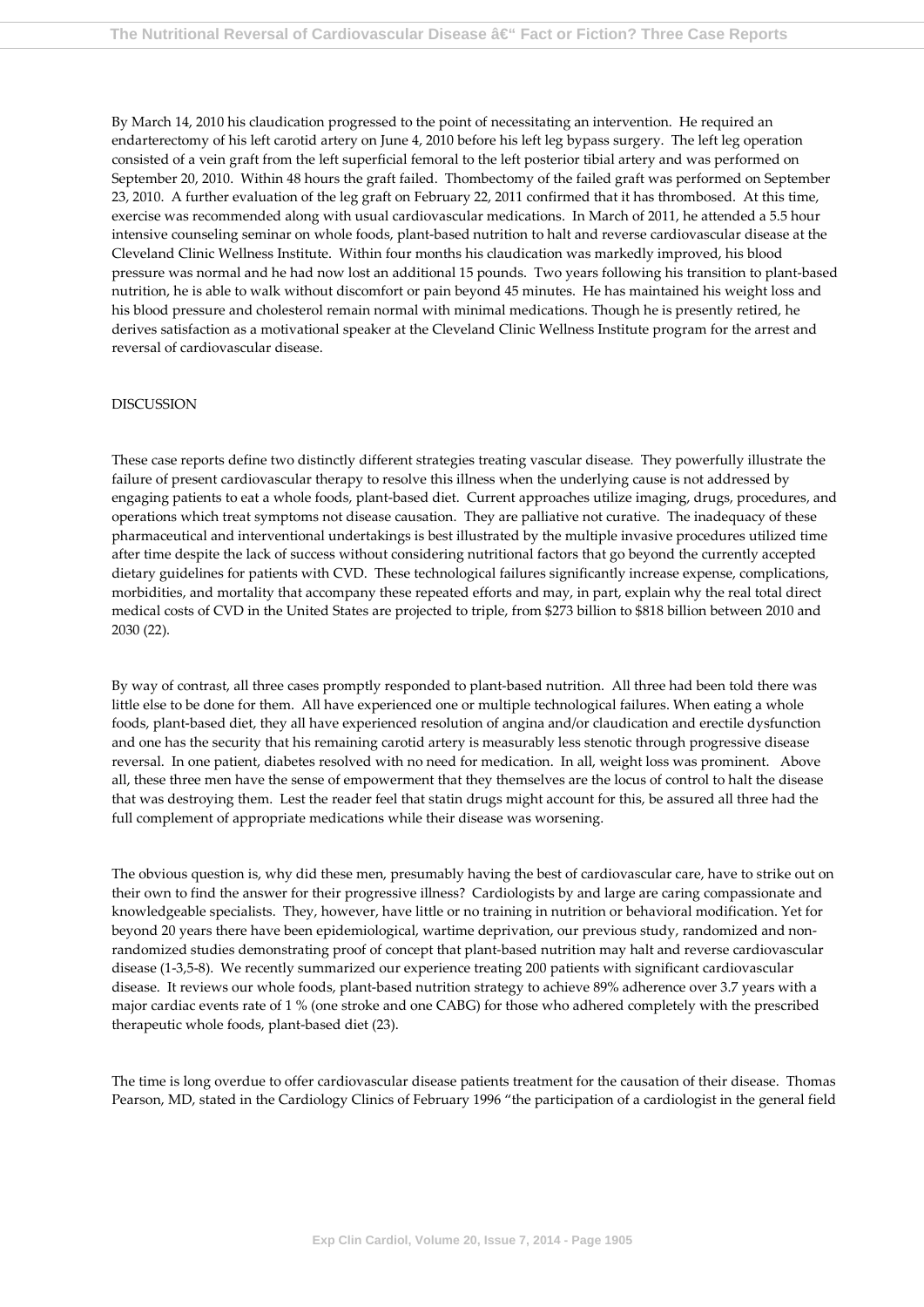of risk analysis and reduction has been variable and is considering the state of current knowledge, fundamentally unsatisfactory". All patients in a non-emergency situation should be offered the option of plant-based nutrition to halt and reverse their disease by practitioners who are knowledgeable with this approach. The present standard cardiology approach cannot cure patients, nor halt disease development, and is financially unsustainable. The tools are available to end the epidemic of vascular disease. Now is the time for legendary work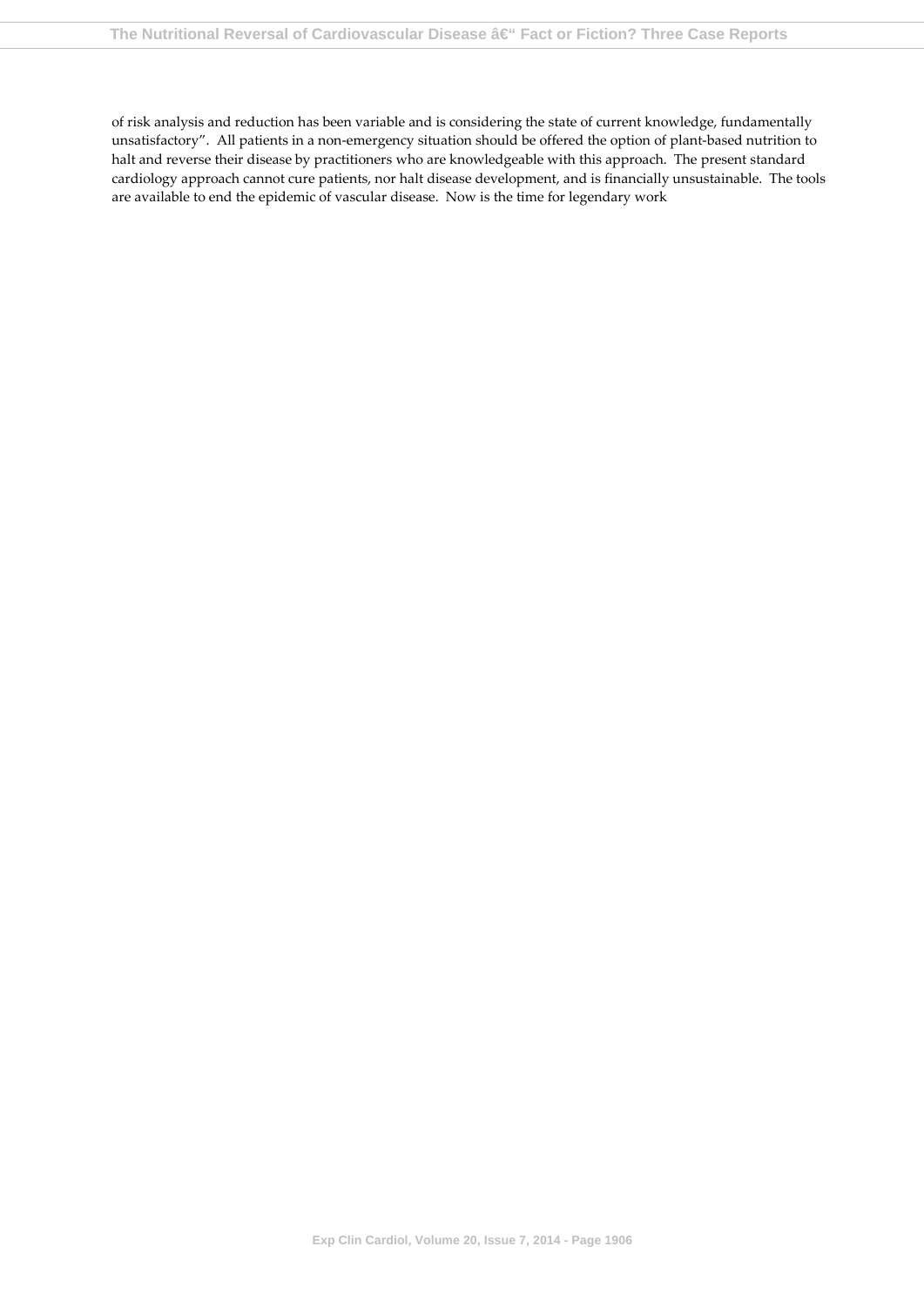#### References

- 1. Campbell TC, Parpia B, Chen J. Diet lifestyle, and the etiology of coronary artery disease: The Cornell China Study. Am J Cardiol 1998; 82: 18T-21T.
- 2. Sinnett PF, Whyte HM. Epidemiological studies in a total highland population, Tukisenta, New Guinea. Cardiovascular disease and relevant clinical, electrocardiographic, radiological and biochemical findings. J. Chronic Dis 1973; 26: 265-290.
- 3. Connor WE, Cerqueira MT, Connor RW, Wallace RB, Malinow MR, Casdorph HR. The plasma lipids, lipoproteins, and die of the Tarahumara Indians of Mexico. Am J Clin Nutr 1978; 31: 1131-1142.
- 4. Roger VL, Co AS, Loyd-Jones DM, Benjamin EJ, Berry JD, Borden WB, Bravata DM, Dai S, Ford ES, Fox CS, et al. Executive summary: heart disease and stroke statistics – 2012 update: a report from the American Heart Association. Circulation 2012 Jan 3; 125 (1): 183-197.
- 5. Strom A, Jensen RA. Mortality from circulatory diseases in Norway 1940-1945. Lancet 1951; 1: 126-129.
- 6. Esselstyn CB, Jr. Updating a 12 year experience with arrested reversal therapy for coronary heart disease (an overdue requiem for palliative cardiology). Am J. Cardiol. 1999 Cwg 1; 84 (3): 339-41, A8.
- 7. Ornish D, Scherwitz LW, Billings JH, Brown SE, Gould KL, Merritt TA, Sparler S, Armstront WT, Ports TA, Kirkreeide RL. Intensive lifestyle changes for reversal of coronary heart disease. JAM. 1998 Dec 16; 280 (23): 2001-7
- 8. Ornish D, Avoiding revascularisatin with lifestyle changes: The Multicenter Lifestyle Demonstration Project. Am J. Cardiol 1998 Nov 25; 82 (108): 72T-76T
- 9. Libby P. Arterial plaque evolution and rupture. Scientific American 2002 May;
- 10. Vogel RA, Corretti MC, Plotnick GD.Effect of a single high-fat meal on endothelial function in healthy subjects. Am J Cardiol. 1997 Feb 1;79(3):350-4.
- 11. Macready AL<sup>1</sup> , George TW, Chong MF, Alimbetov DS, Jin Y, Vidal A, Spencer JP, Kennedy OB, Tuohy KM, Minihane AM, Gordon MH, Lovegrove JA; FLAVURS Study Group. Flavonoid-rich fruit and vegetables improve microvascular reactivity and inflammatory status in men at risk of cardiovascular disease-- FLAVURS: a randomized controlled trial. Am J Clin Nutr. 2014 Mar;99(3):479-89. doi: 10.3945/ajcn.113.074237. Epub 2014 Jan 22.
- 12. Arrigoni F, Ahmetaj B, Leiper J. The biology and therapeutic potential of the DDAH/ADMA pathway. Curr Pharm Des. 2010;16(37):4089-102.
- 13. Tang WH, Wang Z, Levison BS, Koeth RA, Britt EB, Fu X, Wu Y, Hazen SL. Intestinal microbial metabolism of phosphatidylcholine and cardiovascular risk. N Engl J Med. 2013 Apr 25; 368 (17): 1575- 1584.
- 14. Koeth RA, Wang Z, Levison BS, Buffa JA, Org E, Sheehy BT, Britt EB, Fu X, Wu Y, Li L, Smith JD, Didonato JA, Chen J, Li H, Wu GD, Lewis JD, Warner M, Brown JM, Krauss RM, Tang WH, Bushman FD, Lusis AJ, Hazen SL. Intestinal microbioto metabolism of L-carnitine, a nutrient in red meat, promotes atherosclerosis. Nat Med. 2013 Apr 7. Cloi: 10. 1038/nm. 3145 (Epub ahead of print).
- 15. Wan Z, Klipfell Em Bennett BJ, Koeth R, Levison BS, Dugar B, Feldstein AE, Britt EB, Fu X, Chung YM, Wu Y, Schauer P, Smith JD, Allayee H, Tang WH, DiDonato JA, Lusis AJ, Hazen SL. Gut flora metabolism of phosphatidylcholine promotes cardiovascular disease. Nature 2011 Apr 7; 472 (7341): 57-63.
- 16. Khera AV, Cuchel M, de la Llera-Moya M, Rodriques A, Burke MF, JaJafmi K, French BC, Phillips JA, Mucksavage ML, Wilensky RL. Cholesterol efflux capacity, high-density lipoprotein function, and atherosclerosis. N Engl J Med. 2011 Jan 13; 364 (2): 127-135.
- 17. Navab M, Reddy ST, Van Lenten BJ, Fogelman AM. HDL and cardiovascular disease: atherogenic and atheroprotective mechanisms. Nat. Rev Cardiol. 2011 Apr; 8 (4): 222-232. Epub 2011 Feb 8.
- 18. Prior RL. Fruits and vegetables in the prevention of cellular oxidative damage. Am J Clin Nutr. 2003 Sep;78(3 Suppl):570S-578S.
- 19. Thompson HJ, Heimendinger J, Diker A, O'Neill C, Haegele A, Meinecke B, Wolfe P, Sedlacek S, Zhu Z, Jiang W. Dietary botanical diversity affects the reduction of oxidative biomarkers in women due to high vegetable and fruit intake. J Nutr. 2006 Aug;136(8):2207-12.
- 20. Werner N, Nickenig G. Influence of cardiovascular risk factors on endothelial progenitor cells: limitations for therapy? Arterioscler Thromb Vasc Biol. 2006 Feb;26(2):257-66.